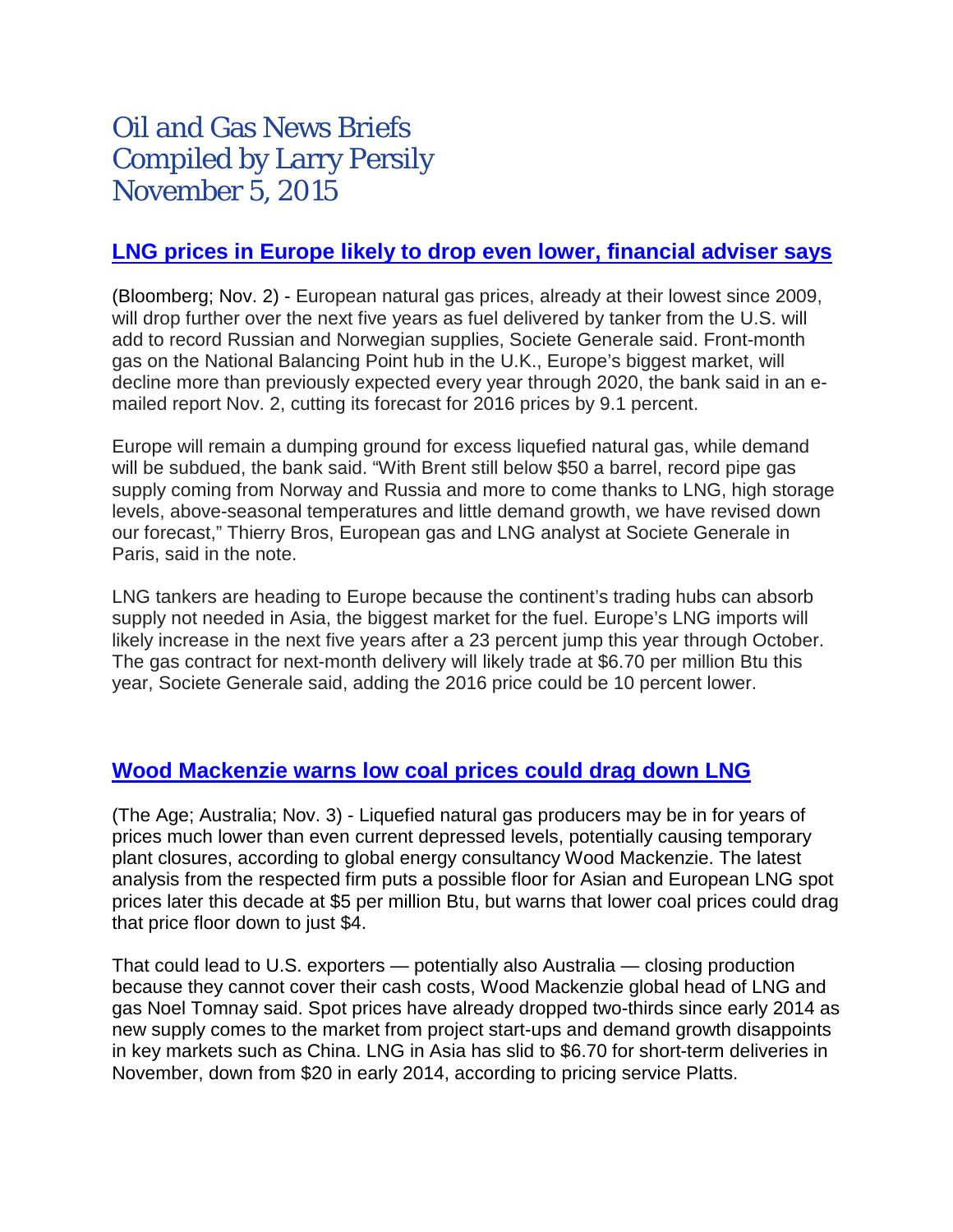"If China demand does not pick up again until 2016, then that \$5 becomes a real risk," Tomnay said. Wood Mackenzie says European coal prices will be a key determinant for spot LNG prices. Assuming benchmark European coal at \$70 a tonne and Japanese coal prices of \$80, the floor price for gas in Europe and north Asia should hold above \$5. But if European coal prices are weaker than that, at \$50 a tonne, and Japan coal prices are \$60 (lower than current prices), the floor for LNG falls to about \$4.

### **[Philippines may move from coal to gas for power generation](http://www.reuters.com/article/2015/10/28/us-philippines-energy-idUSKCN0SM08B20151028)**

(Reuters; Oct. 27) - The Philippine government is working on a new energy plan it hopes the next administration will adopt to curb the expanding share of coal in its fuel mix for power generation, an official said. The plan could see the Philippines generating one-third of its electricity each from natural gas (including imported liquefied natural gas), coal and renewables between 2016 and 2040, Loreta Ayson, undersecretary at the Department of Energy, said Oct. 27.

Ayson said the energy department was finalizing a policy that pushes for an increased share of cleaner fuels, hoping the successor of President Benigno Aquino, who will step down next June, will support it. "Right now we're heavily dependent on coal for power generation. If we continue (at current rates of coal expansion), we will be 70 percent dependent on coal by 2040-2050," she told Reuters on the sidelines of the Singapore International Energy Week.

The Philippines currently generates 42.5 percent of its electricity from coal, with that share likely to increase in the short-term as projects that will boost coal-fired power capacity by more than 25 percent in just three years are already in place. Investments in power generation from clean fuels such as gas and renewables have lagged behind coal as the latter is cheaper and quicker to build to meet growing electricity demand in the Philippines. About a quarter of the country's power comes from gas.

#### **[Cheap, domestic coal proves tough competitor for LNG in Asia](http://uk.reuters.com/article/2015/11/03/asia-energy-power-idUKL3N12U29E20151103)**

(Reuters; Nov. 3) - The shine is coming off the once bright prospects for natural gas as the future fossil fuel of choice in Asia as power companies in India and Southeast Asia tap abundant and cheap domestic coal resources to generate electricity. Asia's loyalty to coal is shrinking the space available for liquefied natural gas just as supplies are ramping up after massive investments in U.S. and Australian LNG output. Demand growth for gas is also slowing in top energy consumer China, further chilling the market.

While much attention has been given to a potential peak in China's coal demand and worries about emissions, in Asia alone this year power companies are building more than 500 coal-fired plants, with at least 1,000 more on planning boards. Coal is not only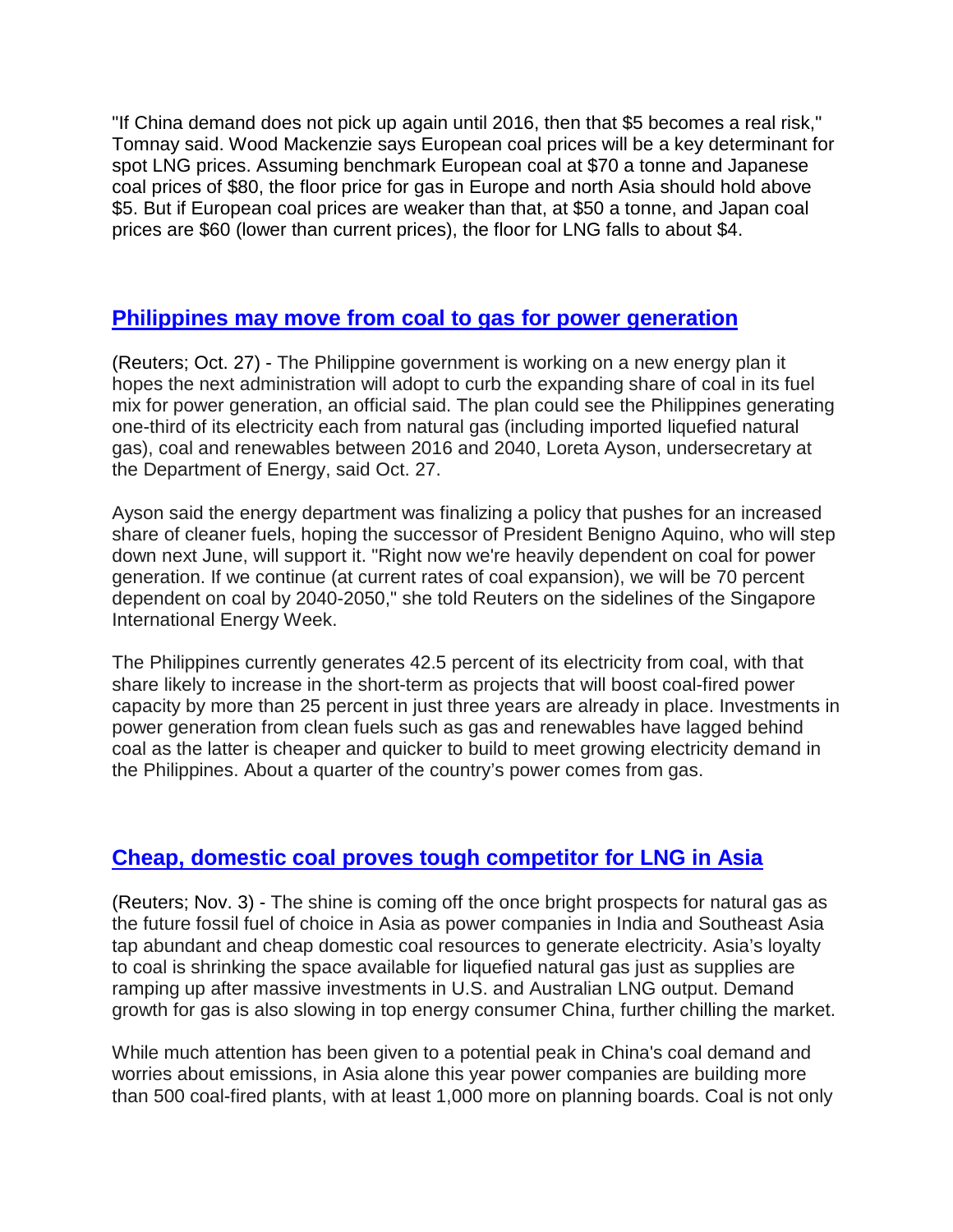cheaper than gas, it is often available locally and has no heavy import costs. Growth in coal use is expected to hit LNG producers the hardest.

Some of the biggest growth in coal use is in India, where it meets 45 percent of total energy demand, compared with just over 20 percent each for petroleum products and biomass/waste. "We're absolutely sure India's coal demand will continue to grow," said Laszlo Varro, head of the gas, coal and power markets division for the International Energy Agency.

## **[Russia's gas line to China will have LNG, pipeline competition](http://oilprice.com/Energy/Natural-Gas/Putin-Is-Taking-A-Big-Risk-With-China-Gas-Deals.html)**

(OilPrice.com; Nov. 1) – President Vladimir Putin has identified Russia's future with its mineral resources, in particular its oil and gas, saying they will drive Russia's ability to catch up with developed economies and modernize the Russian military and military industry. He has signed deals to deliver gas to China through a new 2,500-mile pipeline, with an estimated cost of \$55 billion for the development. Putin's gas ambitions, however, face significant headwinds and the prize may be worth less than announced.

By the time Gazprom expects to deliver gas via the "Power of Siberia" pipeline in 2019 or 2020, the International Energy Agency projects that the Central Asia-China pipeline (starting in Turkmenistan) will have more capacity than the Russia-China line, and that the U.S. and Australia will have brought new LNG capacity online four times the capacity of the Power of Siberia pipeline. Which means Turkmenistan pipeline gas and Australian and U.S. LNG could cover China's entire projected 2020 import needs.

Thus, unless China committed to purchase a specific volume and/or the Power of Siberia agreement contains onerous take-or-pay terms — the two sides have not released the deal's terms — China could, in theory, purchase less Russian gas than the Power of Siberia agreement envisages. Besides, it is probably safe to say that the Chinese will reject paying a (significant) premium to European gas prices, both because they will not accept unequal treatment and because the Chinese know that once the Power of Siberia pipeline is built, China will be the only outlet for its gas.

#### **[Shipping exec warns of LNG challenges with Northern Sea Route](http://shipandbunker.com/news/world/283818-northern-sea-route-panama-canal-predicted-to-be-major-lng-access-routes-to-asia)**

(Ship & Bunker; Nov. 3) - A Mitsui OSK Bulk Shipping (Asia Oceania) Singapore executive believes that the Northern Sea Route through the Russian Arctic and the newly expanded Panama Canal could be used to move 11.25 million metric tons and 27.5 million tons, respectively, of liquefied natural gas a year to Asia by 2025, about 12 percent of forecasted total regional demand, Seatrade Maritime reports.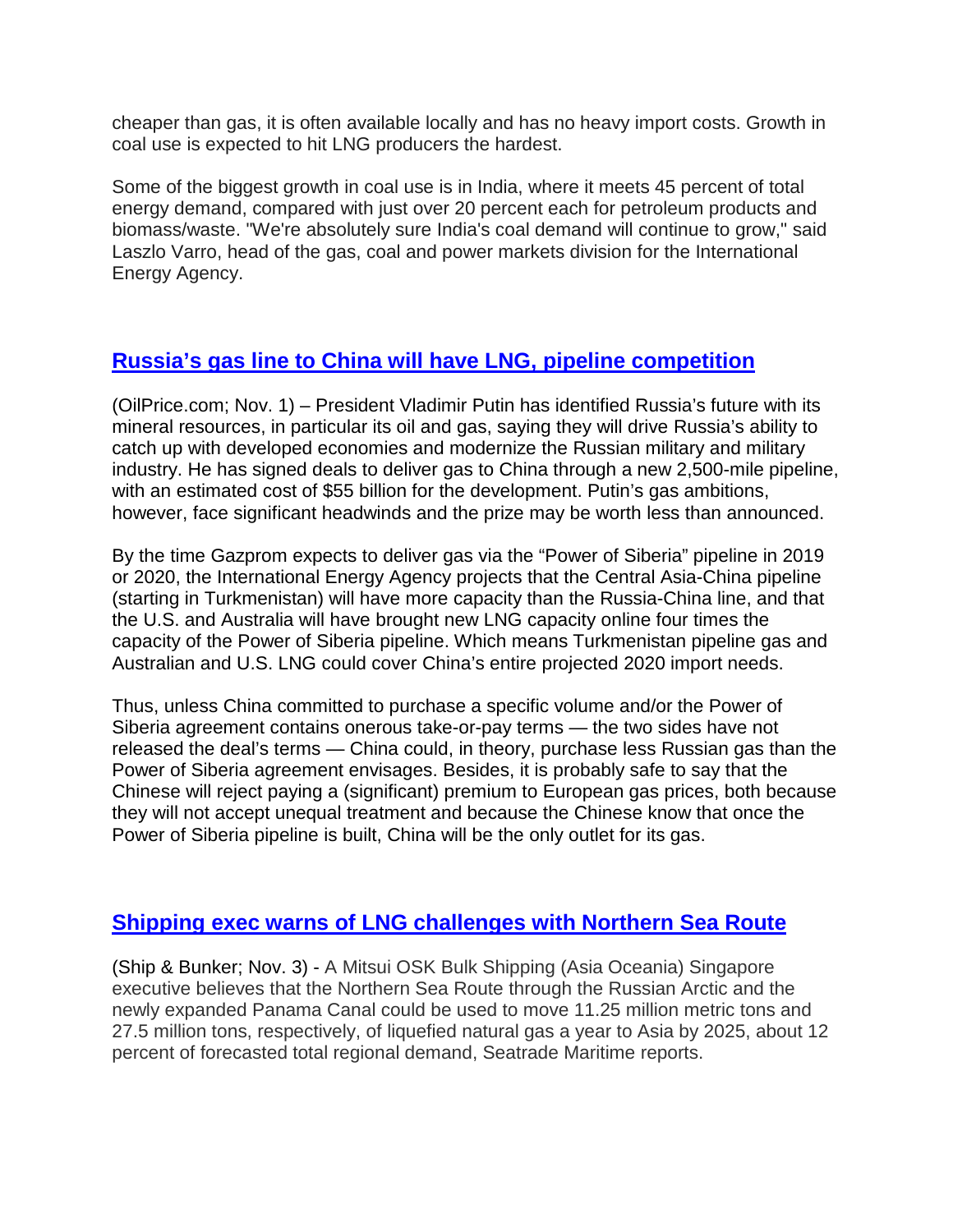However, Suryan Wirya-Simunovic, global energy, LNG and maritime shipping executive for Mitsui OSK, warned delegates at the 2015 Gastech conference in Singapore that ships will face numerous operational and technical challenges on the routes, including unpredictable weather, icebergs and no ground-based surveillance on the Northern Sea Route.

As for the Panama Canal, Wirya-Simunovic said LNG ships may need to modify or even redesign moorings, pilot platforms and other components, because the canal "has limited or designated throughput for LNG vessels and any incremental capacity increase would still need to be implemented. We are still unsure what the final version will look like for LNG vessels."

## **[Shell looks to boost LNG presence with BG Group acquisition](http://www.nytimes.com/2015/11/04/business/energy-environment/shell-bg-group-lng.html?smid=tw-share&_r=1)**

(New York Times; Nov. 3) – Shell said Nov. 3 that it plans to step up its efforts in the expanding field of liquefied natural gas as it prepares to complete its \$70 billion acquisition of the British oil and gas producer BG Group. A big reason that Shell agreed in April to buy BG was to gain a world-leading position in producing and trading LNG. Although BG is only a midsize oil company, it is a major player in LNG, an increasingly popular alternative to other fossil fuels in many parts of the world.

A study by Oswald Clint of Bernstein Research in London concluded that with BG, "Shell will take the No. 1 spot in global LNG," with about 18 percent of the global market by 2020. The Persian Gulf emirate of Qatar would remain a bigger player than Shell, but its output is divided between two state-controlled companies, Qatargas and RasGas.

Shell has invested heavily in LNG in recent years — totaling about a third of its overall \$200 billion in invested capital, including in a process called gas-to-liquids that converts natural gas into diesel and jet fuel. Shell calculates that countries in Asia and other emerging markets will increasingly turn to gas, which burns cleaner than coal, as a fuel for generating power and other uses. It is also betting that LNG will increasingly find markets in areas that have not traditionally burned gas.

#### **[Cost-cutting to continue into 2016, say energy company execs](http://www.reuters.com/article/2015/10/30/us-oil-gas-bg-group-statoil-idUSKCN0SO1FV20151030)**

(Reuters; Oct. 30) - The outlook for oil and gas markets remains bleak for the rest of the year and much of 2016, meaning there will be no let-up in pressure to control costs, executives of two European energy majors said. Oil and liquefied natural gas prices have more than halved from peaks in 2014, eroding revenues and forcing cost-cutting and layoffs. "The industry is under so much pressure that you need to have a clear plan. You need to balance capital expenditure against production," BG Group CEO Helge Lund told Reuters on the sidelines of a conference in Singapore.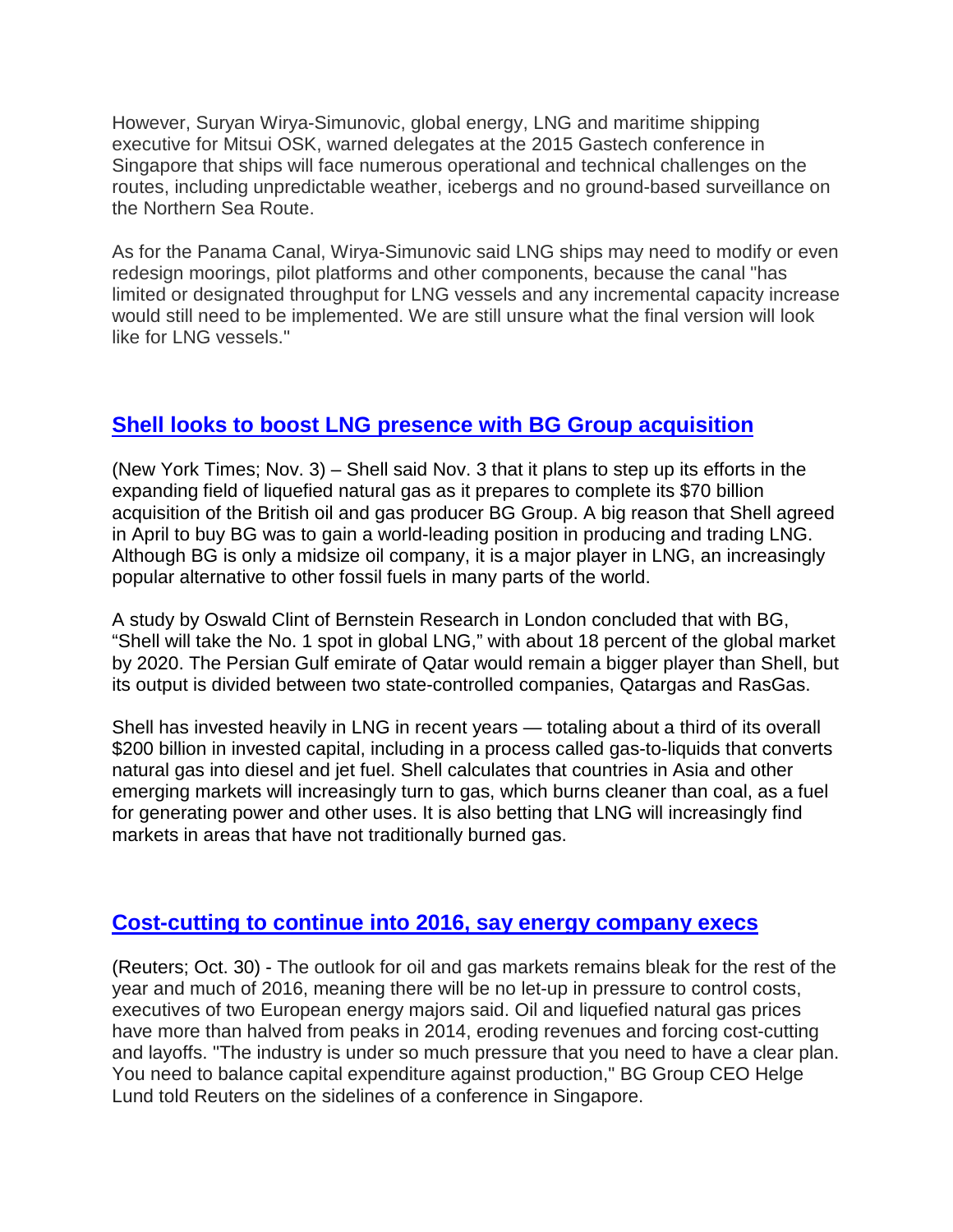"Given the current market environment, we need to improve efficiency of oil and natural gas production," he said. Lund said that in the past decade industry costs had doubled to produce the same amount of oil and gas, which given reduced revenues requires a radical review of how the industry is run. BG itself is part of the change — Shell is in the process of taking over the company. Due to lower revenues and shrinking market value of energy firms, Lund said he "would not rule out" further mergers and acquisitions.

Markets would likely remain low for some time, said Tor Martin Anfinnsen, senior vice president for marketing and trading at Norway's Statoil. "There's a fair chance that the market structure might flip into backwardation in 2016," he said, referring to a price structure in which oil contracts out in the future are cheaper than those for immediate delivery. "This implies that the market prospects are not getting better (and) the oversupply in oil markets will take some time to work down," he said.

#### **[LNG plant near Vancouver still needs pipeline approval](http://www.alaskahighwaynews.ca/regional-news/lng/fortisbc-pipeline-key-for-woodfibre-lng-1.2100032)**

(Alaska Highway News; Fort St. John, BC; Oct. 30) - The Woodfibre LNG export facility that would take gas from northeastern B.C. and export it to Asian markets inched forward this week — but the project's fate remains in limbo. While the LNG plant north of Vancouver received tentative approval from the province, the wait continues for a key pipeline that would unlock trillions of cubic feet of gas currently cut off from market.

Key among them is the Eagle Mountain pipeline proposed by FortisBC, which would provide natural gas to Woodfibre via a 32-mile loop of an existing pipeline through Coquitlam to Squamish, where the small LNG plant (2.1 million metric tons per year) would be built at a former pulp mill site. A pipeline compressor station has drawn the ire of Squamish residents, said Mayor Patricia Heintzman. "It's close to neighborhoods and people are concerned that there is a gas-fired compressor station near (them)."

The pipeline is still moving through its environmental assessment, with FortisBC yet to submit its final plans to the B.C. Environmental Assessment Office. That proposal is not expected until next year, at which point a final investment decision come could from Woodfibre. As far as Heintzman is concerned, jobs and taxes are the carrot at the end of the stick for the municipality. "We've seen anywhere" from 80 to 120 jobs, she said. On tax revenue, she has heard anywhere from "between \$2 million and \$20 million."

## **[LNG project will need gas pipeline to Vancouver Island](http://business.financialpost.com/news/energy/steelhead-lng-vs-the-salish-sea-underwater-pipeline-must-be-negotiated-before-financing-can-be-secured)**

(The Financial Post; Canada; Nov. 2) - The obstacles are daunting for liquefied natural gas project proponents in lower British Columbia. The list includes the need to secure off-take agreements with Asian customers, signing rights of way for pipelines through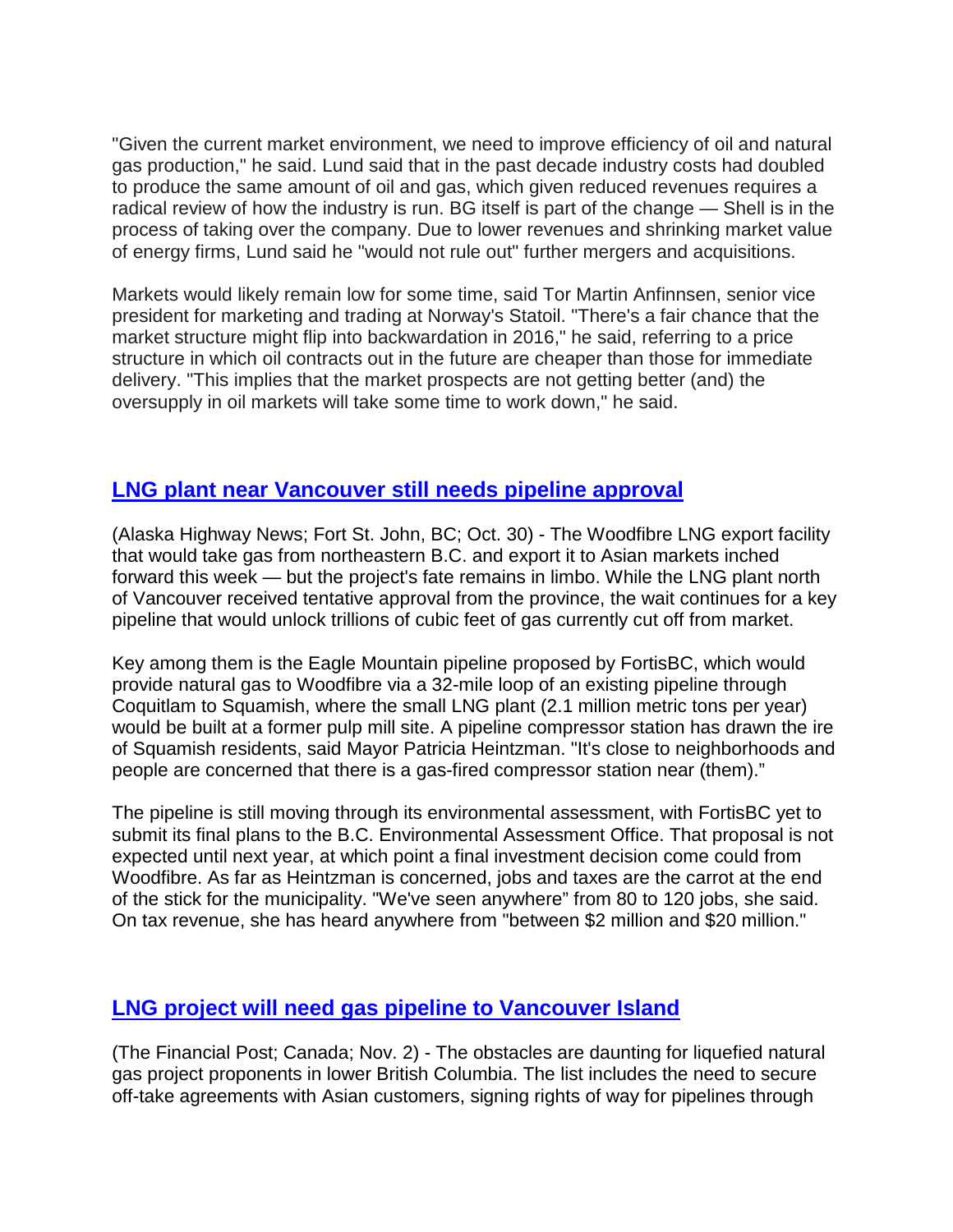First Nations territory and locking in financing for their multibillion-dollar facilities in a capital-constrained energy market. But for Nigel Kuzemko, CEO of Steelhead LNG, there's an additional obstacle: the Salish Sea.

The Salish Sea includes the Georgia Strait and separates Vancouver Island from the province's Lower Mainland. It's a whale-watching destination peppered with islands and used by multiple aboriginal groups as a traditional fishing area. Before Steelhead LNG sanctions the construction of either of its two proposed LNG facilities on the south end of Vancouver Island — which many observers say is an unlikely location for such a project — the company will need to build a 46-mile pipeline across and under that sea.

Kuzemko said the First Nations that use the Salish Sea "will be affected by the pipeline … so we have to have conversations with all of them." Steelhead is considered a dark horse in the B.C. LNG race. The company has the backing of a Calgary-based privateequity firm, has chosen a firm for pre-front-end engineering and design, has National Energy Board export approval, and has signed deals with the First Nation that owns the site of the company's first LNG project. The company does not have a cost estimate for the plant that would process 900 million cubic feet of gas a day from northeastern B.C.

#### **[Sierra Club threatens lawsuit over wastewater disposal in Oklahoma](http://www.eenews.net/ew)**

(EnergyWire; Nov. 3) - The Sierra Club is threatening to sue four oil companies, alleging their wastewater disposal has caused hundreds of earthquakes in Oklahoma. The call for the drillers to curtail operations is the first major move by a national environmental group in response to Oklahoma's earthquake swarms. "Oklahoma is literally being shaken to its core by the operations of these oil and gas companies," said Paul Bland, executive director of Public Justice, which joined with the Sierra Club for the legal move.

"If the energy companies do not voluntarily take action to stop it, we will take them to court," Bland said. Public Justice and the Sierra Club Nov. 2 released a notice of intent to sue under federal environmental laws. The letter names Chesapeake Energy, Devon Energy, New Dominion and SandRidge Energy. The letter calls on the companies, which all have high-volume drilling wastewater disposal operations in Oklahoma, to reduce the amount of waste fluid they're injecting into deep disposal wells.

It also says they should establish an "independent forecasting body" to study the seismic effects of deep injection. Oklahoma had 585 earthquakes last year of magnitude 3 or greater and has already had more than 740 such quakes this year. Scientists say the unprecedented man-made earthquakes are likely the result of favorably aligned faults and production methods in Oklahoma that create uniquely large volumes of wastewater. The fluid seeps into the faults, changing the pressure.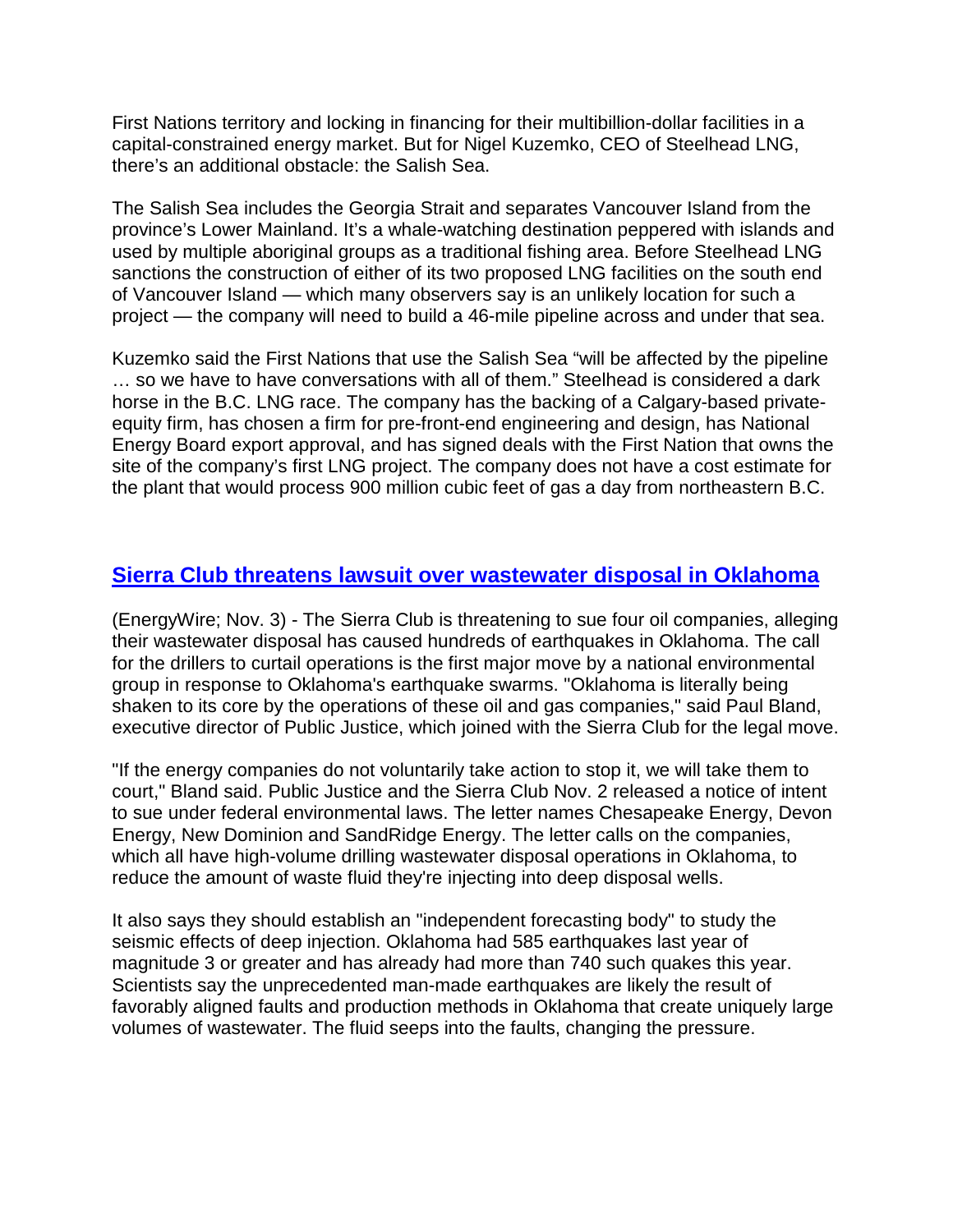## **[Pennsylvania in gas pipeline building boom](http://fuelfix.com/blog/2015/11/01/pipelines-planned-for-midstate-pennsylvania/)**

(The Associated Press; Nov. 1) - While the past decade of oil and gas development has been largely contained to the shale regions of Pennsylvania, the next phase will tunnel through the midstate. Agents have been showing up at doorsteps throughout the region, asking for pieces of private property for new pipelines. After 10 years of drilling, shale operators have more oil and gas than infrastructure to deliver it — and pipeline builders are seizing the opportunity and submitting plans for new lines through the state.

"These projects are absolutely crucial, especially given the fact that more than 1,500 wells have been drilled and completed and are awaiting pipeline takeaway access," said David Spigelmyer, president of the Marcellus Shale Coalition, an industry trade group. Tens of thousands of miles of pipeline are proposed for Pennsylvania during the next 10 years, according to state officials. Pipeline construction is expected to create thousands of jobs. What they won't do is yield tax dollars for Pennsylvania.

Unlike surrounding states, Pennsylvania does not tax pipelines as property. For example, the Constitution Pipeline will generate about \$13 million a year in property tax revenue for four counties in New York, while Pennsylvania will not receive any money. Local residents are protesting some of the projects, but as regulated interstate lines the companies have the power of eminent domain to run their pipe through private property and pay compensation.

#### **[Anti-LNG protestors hang banner at Monday Night NFL game](http://www.baltimoresun.com/news/maryland/bs-md-mnf-dominion-protest-20151103-story.html)**

(Baltimore Sun; Nov. 2) - Two protesters rappelled from the upper deck of Bank of America Stadium in Charlotte, N.C., Nov. 2 night during the NFL game between the Carolina Panthers and Indianapolis Colts — the latest action in a bitter campaign waged against a liquefied natural gas export plant on the Maryland shore. As they hung on the lines, the protesters unfurled a sign that said, "BoA: Dump Dominion," urging Bank of America to stop financing Virginia-based Dominion, which is building the LNG project.

"We Are Cove Point activists are now calling on Bank of America and other lending institutions to stop financing Dominion," the group said in a statement on its website. "America doesn't need more cheap fuel on the market, and we especially don't need to export those resources overseas," one of the protestors said on the website.

A federal appeals court in June refused to halt the plant's construction while it considers a legal challenge from environmental group to the project's federal approval. The group's website Nov. 2 was fundraising for bail money for the two protestors.

#### **[Opponents continue fight against LNG imports into NY/NJ](http://www.wral.com/battle-resumes-at-new-jersey-hearing-over-ocean-gas-terminal/15058867/)**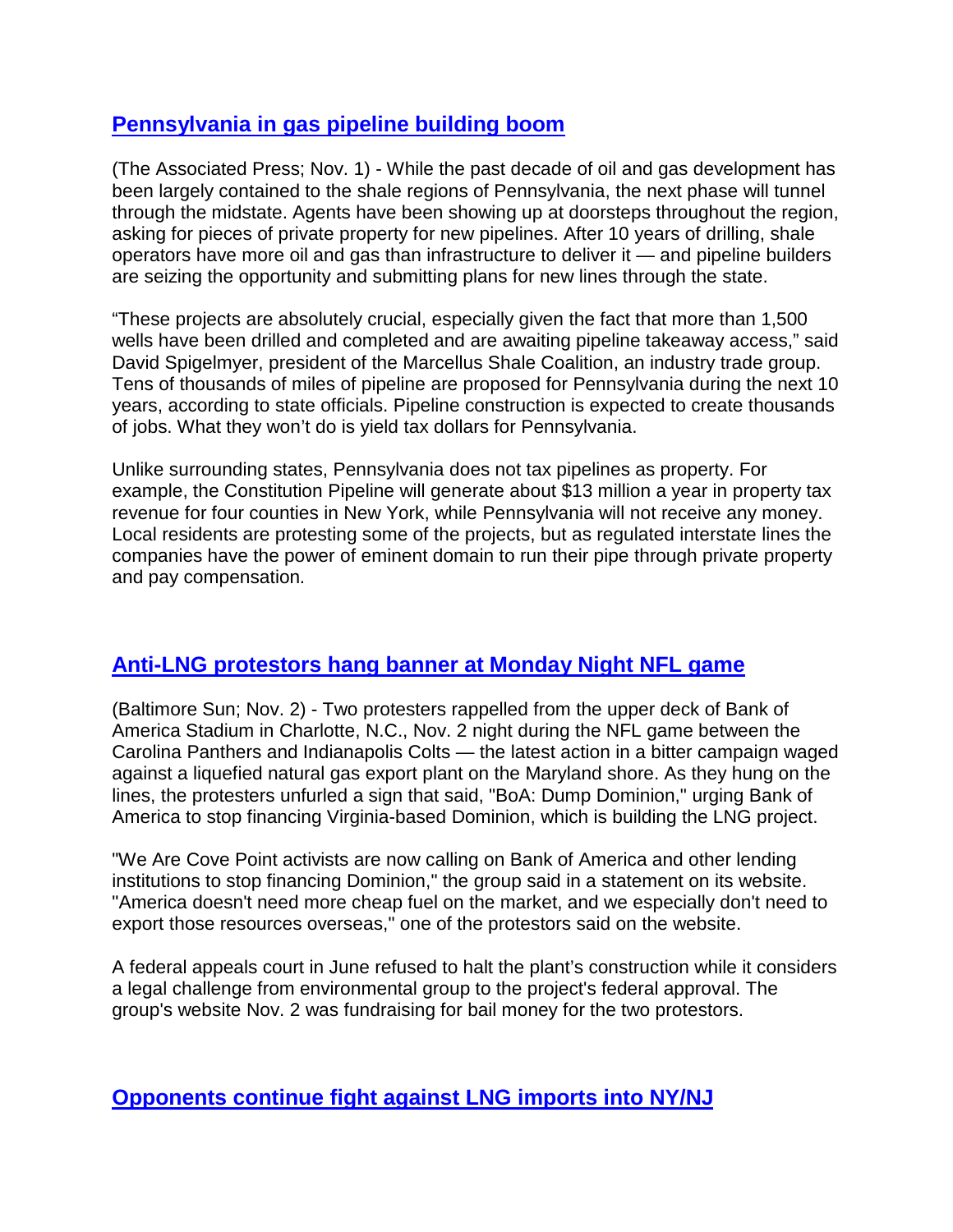(The Associated Press; Nov. 4) - Opponents of a proposed liquefied natural gas import terminal off the New Jersey and New York coasts have readied a final push against the project, while the company plans to fight back against what it considers fear-based and unfounded claims. Liberty Natural Gas says a safety and environmental study by the U.S. Coast Guard proves the \$600 million project to import natural gas to the New York metropolitan region during peak demand times should go forward.

But a wide array of environmentalists says the project, called Port Ambrose, is dangerous and unnecessary, and could hurt efforts to build a wind energy farm in the same region. The plan, which calls for LNG carriers to tether to a docking station and pump the gas into an underwater pipe to bring it ashore, can be vetoed by the governor of either state. The U.S. Maritime Administration will make a final decision following this week's public hearings, though the timing of the decision remains unclear.

Environmentalists also say the LNG imports are not needed because the United States already has large supplies of domestically produced natural gas. But Liberty says the project will help by bringing additional gas supplies to the New York metropolitan area during periods of peak demand, including extreme cold snaps. Pipeline constraints into the New England area limit the ability to meet peak demand, resulting in high prices to consumers. The terminal plan was first proposed in 2008.

#### **[State Department rejects TransCanada request for Keystone delay](http://www.wsj.com/articles/state-department-says-it-will-complete-keystone-xl-permit-review-1446669797)**

(Wall Street Journal; Nov. 4) - The State Department will not grant TransCanada's request to delay a permit review for the Keystone XL oil pipeline, putting the project on a likely path to rejection. The department sent a letter Nov. 4 to the company, formally rejecting its bid to delay consideration of the controversial pipeline that would carry crude oil from Canada's oil sands to the Gulf Coast, a department spokesman said.

"We're not required to pause it based on an applicant's request, there's no legal basis to do that," a department spokesman said. The decision to move forward with the State Department review puts the future of the project in jeopardy. The Obama administration is widely expected to reject the proposed pipeline in the coming weeks or months, bringing to a close the years-long drama on its fate. TransCanada on Nov. 2 asked the State Department to suspend its cross-border permit application — a move that would have essentially punted the decision on the pipeline to beyond the 2016 elections.

The company said in a letter it wanted to first go through a state review in Nebraska. Its request, if accepted, could have avoided a rejection of the pipeline from the Obama administration. The project, which has been under federal review since 2008, has become a major political issue. Keystone has drawn opposition from environmental groups that contend it will increase reliance on fossil fuels. The White House has said that Obama intends to make a decision on the project before he leaves office.